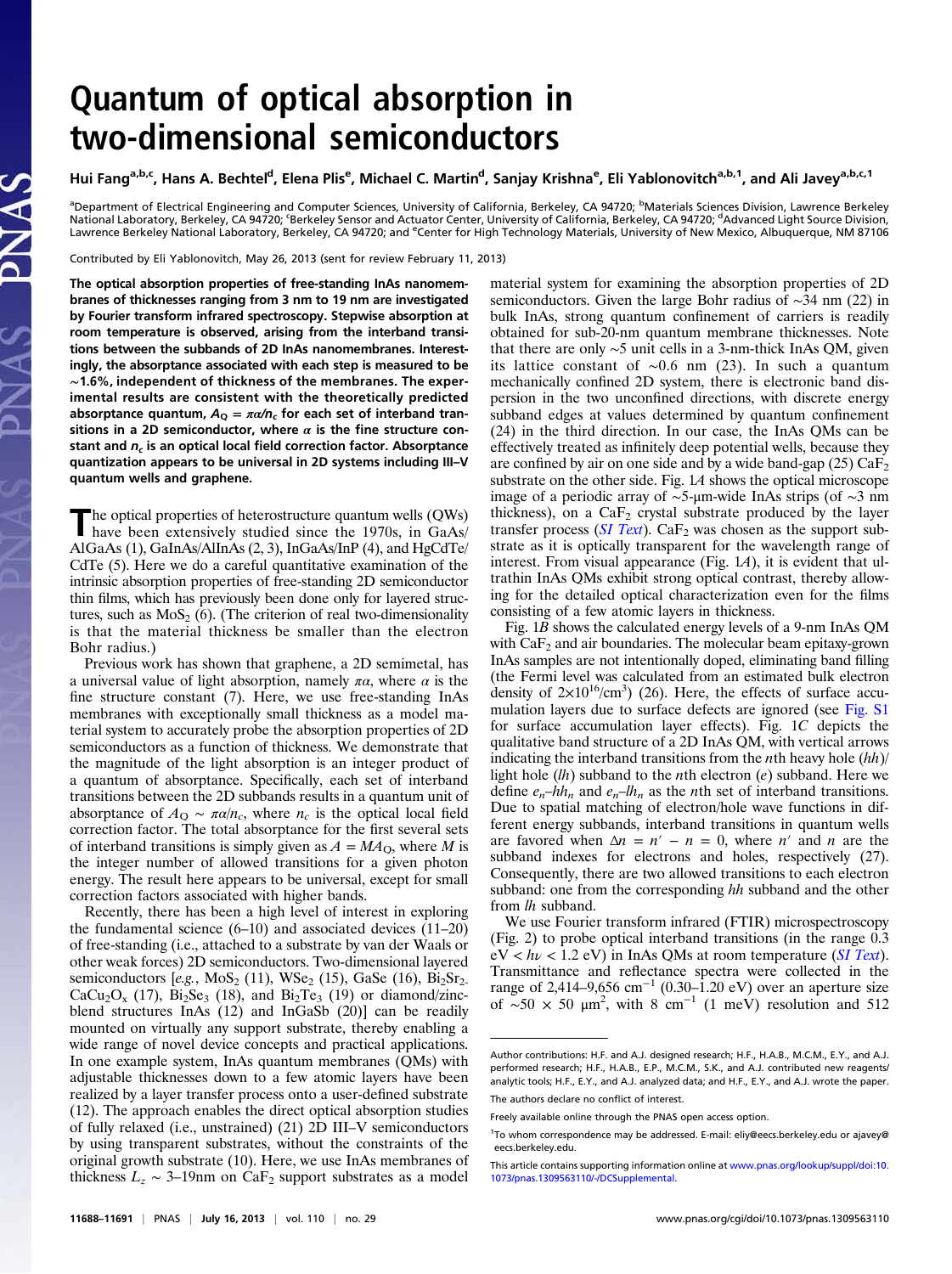

Fig. 1. (A) Optical microscope image of InAs 2D strips (∼3 nm thick) on a CaF<sub>2</sub> substrate. (*Inset*) The atomic force microscope image of a single InAs strip. (B) CaF<sub>2</sub>/InAs (9 nm)/air quantum well band diagram with energy referring to E(z = 0<sup>+</sup>), abbreviated as E<sub>0+</sub>.  $E_F$  shows the quasi-Fermi level, whereas  $e_1$ ,  $e_2$ ,  $hh_1$ ,  $hh_2$ ,  $lh_1$ , and  $lh_2$  are the indexes for the conduction and valence subbands. Note that only the first two conduction/valence subband edges are shown. (C) Qualitative band structure schematic of a 2D InAs QM, with arrows indicating the allowed optical interband transitions between valence and conduction subbands.

averages for all samples with different thicknesses. Atmospheric  $H<sub>2</sub>O$  and  $CO<sub>2</sub>$  effects were removed using OMNIC 8.2 software (Thermo Scientific). The absorption spectra of InAs QMs for each thickness were obtained by subtracting the transmittance and reflectance from a normalized 100% spectrum, yielding Fig. 3. The final spectra were generated by dividing the measured spectra by the fractional area fill factor of the InAs strips. Fig. 4 shows the overlaid absorptance  $(A)$  spectra of InAs QMs with  $L_z \sim 3$  nm, 6 nm, 9 nm, 14 nm, and 19 nm. Clear step-like features are observed in the absorptance spectra arising from the quantized interband transitions between the 2D subbands (10). The



Fig. 2. Schematic illustration of the FTIR microspectroscopy setup used for the absorption measurements. The absorption spectrum is obtained from the measured transmission and reflection spectra. The incident light angle was actually perpendicular to the membrane.

spacings between the measured absorptance steps are in quantitative agreement with the calculated interband energy spacings (see [Fig. S2](http://www.pnas.org/lookup/suppl/doi:10.1073/pnas.1309563110/-/DCSupplemental/pnas.201309563SI.pdf?targetid=nameddest=SF2) for the detailed analysis). Note that intersubband transitions are negligible due to our transverse electric (TE) polarization. The experimental finding here is that the individual absorptance steps plateau at  $\sim$ 1.6 ± 0.2% (SD) for all samples, regardless of the QM thickness. The result was reproducible for multiple samples and measurements.

To shed light on this observed absorption behavior, the electron–photon interaction in a semiconductor material is theoretically evaluated from Fermi's golden rule. If a light wave with electric field  $\vec{E}$ , polarization vector  $\hat{e}$ , and frequency  $\omega$  is incident perpendicular to a direct band-gap semiconductor membrane with a thickness  $L_z$ , in an infinitely deep potential well model (28), the optical absorption coefficient is

$$
\alpha'(\omega) = \frac{e^2}{n_r c \varepsilon_o m_o^2 \omega L_z \hbar^2} \frac{1}{1/m_{en}^* + 1/m_{hn}^*} \left| \hat{e} \cdot \vec{p}_{cv} \right|^2, \quad [1]
$$

which is a step function for each interband transition, where  $e$  is the electron charge,  $n_r$  is the real part of surrounding refractive index, c is the speed of light,  $\varepsilon_o$  is the vacuum permittivity,  $m_o$  is the free electron mass, h is Planck's constant,  $m_{en}$ <sup>\*</sup> and  $m_{hn}$ <sup>\*</sup> are



Fig. 3. Absorptance for (A) 3-nm, (B) 6-nm, (C) 9-nm, (D) 14-nm, and (E) 19-nm InAs quantum membranes. The absorptance spectra are corrected by dividing by the surface area fill factor of InAs.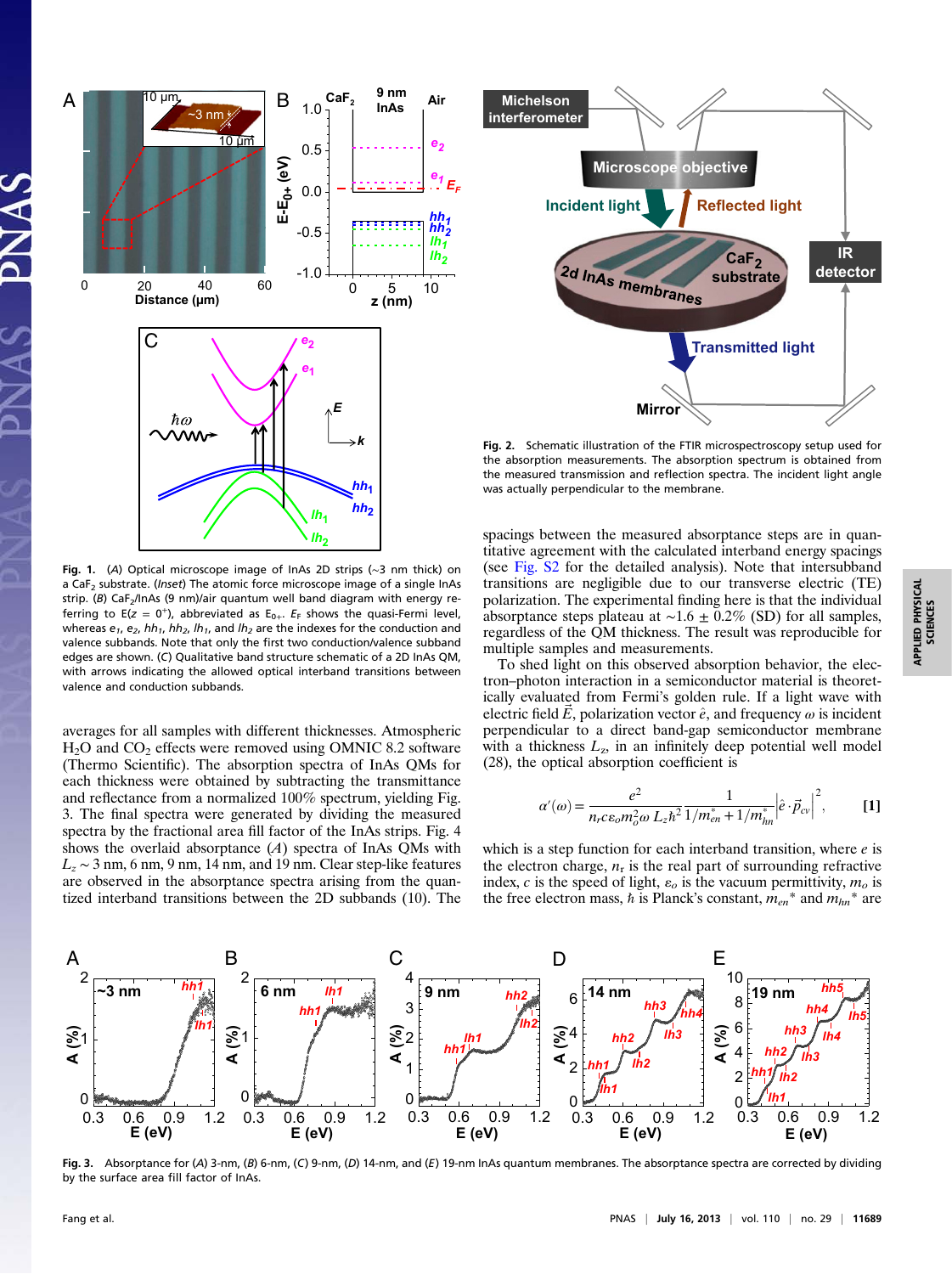

Fig. 4. Absorptance spectra of InAs OMs with thickness of  $L_z \sim 3$  nm, 6 nm, 9 nm, 14 nm, and 19 nm at room temperature, showing universal absorptance steps of  $A_Q \sim 1.6\%$  in magnitude. Dashed lines indicate each 1.6% of absorptance. The  $A_{en-hn}$  represent the absorptance from the corresponding interband transitions,  $e_n-hh_n$  and  $e_n-hh_n$ .

the effective mass for electrons and holes of the nth conduction and valence subbands present from the 2D density-of-states, and  $\left|\hat{e} \cdot \vec{p}_{cv}\right|^2$  is the momentum matrix element describing the elec-<br>tron-photon interaction. Eq. 1 arises from Fermi's Golden Rule. tron–photon interaction. Eq. 1 arises from Fermi's Golden Rule, with optical perturbation  $|eA\vec{p}_{cv}/m_o|$ , where  $\vec{A}$  is the vector potential related to the optical electric field as  $\vec{E} = j\omega\vec{A}$ .

The reciprocal effective masses  $1/m_c$  and  $1/m_h$  arise in  $k p$ perturbation theory (29) from a similar perturbation  $\hbar |\vec{k} \vec{p}_{cv}/m_o|$ .<br>The reduced effective mass produced by this repulsion of conduc-The reduced effective mass produced by this repulsion of conduction and valence bands in second-order  $kp$  perturbation theory is  $1/m_{en}^* + 1/m_{hn}^* = 4|p_{cv}/m_o|^2/E_{cv}$ , where  $E_{cv} = \hbar\omega$  is the interband transition energy.

Thus, k-p perturbation theory puts  $|p_{cv}|^2$  in the denominator of <br>1. 1 whereas the optical perturbation puts  $|p_{cv}|^2$  in the nu-Eq. 1, whereas the optical perturbation puts  $|p_{cv}|^2$  in the nu-<br>merator of Eq. 1. Thus, the momentum matrix element  $|p_{cv}|^2$ merator of Eq. 1. Thus, the momentum matrix element  $|p_{cv}|^2$ <br>cancels Many of the other terms in Eq. 1 cancel as well leaving cancels. Many of the other terms in Eq. 1 cancel as well, leaving behind the dimensionless absorptance  $\alpha' L_z = \pi (e^2/4\pi \epsilon_0 \hbar c)/n_r$ . Aside from  $\pi$ , and a correction for the surrounding refractive index  $n_r$ , the absorptance per 2D sublevel is  $\left(e^2/4\pi\varepsilon_0\hbar c\right)$ , a group of fundamental constants known as the fine structure constant  $(e^2/4\pi\varepsilon_0\hbar c) = \alpha = 1/137.$ 

The prime on the absorption coefficient  $\alpha'$  is meant to distinguish it from the fine structure constant  $\alpha$ . Because  $\alpha L_z$  is dimensionless, it is somewhat inevitable that it would be related to  $\alpha$ , the dimensionless parameter in opto-electronics and quantum physics. Indeed, optical absorption depends on electric charge, and  $\alpha$  is actually electric charge squared (in fundamental units where  $\hbar = 1, c = 1, 4\pi\varepsilon_o = 1$ .

The simplified calculation above is vindicated by Szkopek's detailed calculations (30, 31), which multiply the step function by a Sommerfeld Coulomb correction factor

$$
S(\omega) = \frac{2}{1 + \exp\{-2\pi\sqrt{Ry/(h\omega - E_{\text{cv}})}\}},
$$

where  $Ry$  is the electron-hole Rydberg binding energy. This puts a sharp, narrow, double-height spike, right at the step function,

- 1. Dingle R, Wiegmann W, Henry CH (1974) Quantum states of confined carriers in very thin Al<sub>x</sub>Ga<sub>1-x</sub>As-GaAs-Al<sub>x</sub>Ga<sub>1-x</sub>As heterostructures. Phys Rev Lett 33:827-830.
- 2. Masumoto Y, Matsuura M, Tarucha S, Okamoto H (1985) Direct experimental observation of two-dimensional shrinkage of the exciton wave function in quantum wells. Phys Rev B Condens Matter 32(6):4275–4278.
- 3. Stolz W, Maan JC, Altarelli M, Tapfer L, Ploog K (1987) Absorption spectroscopy on  $Ga<sub>0.47</sub>$ In<sub>0.53</sub>As/Al<sub>0.48</sub>In<sub>0.52</sub>As multi-quantum-well heterostructures. II. Subband structure. Phys Rev B Condens Matter 36(8):4310–4315.

whose width is related to the typical millivolt hydrogenic binding energy. In the experiment (Fig. 4) the double-height spikes are washed out, and hardly seen, leaving only small vestigial peaks at each step.

There is an additional correction. The dimensionless absorption steps that we observe at ∼1.6% are actually smaller than  $\pi a = 2.3\%$ . This is due to a local optical electric field correction factor, which we call  $n_c$ . In a surrounding refractive index  $n_r$ ,  $n_c$  =  $n_r$ , as is clear from Eq. 1. When the quantum membrane film is mounted on a substrate of refractive index  $n$ , it experiences both the incident electric field,  $E<sub>o</sub>$ , and the Fresnel reflected electric field  $\{(1 - n)/(1 + n)\}E_o$ . Superposing the incident and reflected fields, that local optical electric field at the quantum membrane is weaker by  $\{2/(1 + n)\}E_o$ , which reduces the optical absorption by  $\{2/(1 + n)\}^2$ , and the local field correction factor becomes  $n = \{(n + 1)/2\}^2$  yielding the corrected step absorption  $A_2$ .  $n_c = \{(n+1)/2\}^2$ , yielding the corrected step absorption  $A_Q$ :

$$
A_Q \equiv \alpha'_n(\omega)L_z = \frac{\pi\alpha}{n_c} = \pi\alpha \left(\frac{2}{1+n}\right)^2.
$$

In our case the refractive index of CaF<sub>2</sub> is  $n = 1.43$ , changing the optical local field correction factor  $n_c$  to  $\{(1 + n)/2\}^2 = 1.48$ , reducing the absorption step height to ∼1.58%, in close agreement with our observed step height in Fig. 4.

Thus, we have shown experimentally and theoretically that light absorption in 2D semiconductors is independent of specific material parameters, such as band gap, effective mass, and thickness. The simplification of  $A = M \cdot A_{\Omega}$  holds true over a broad range of photon energy, given that the considerable confinement energy shifts with M.

The measured absorptance values for previously reported III– V and II–VI heterostructure QWs are in the range of 0.6–1.1% per QW for the first step (1–5), slightly smaller than the  $A<sub>O</sub>$  value presented in this work. This is expected due to an optical local field correction factor  $n_c \sim 3.5$ , appropriate to a quantum well grown and embedded in high-index material, rather than to our case of free-standing quantum membrane on a low-index substrate. On the other hand, the result here is also consistent with the reported absorptance for graphene (7),  $A \sim \pi \alpha$ , which is for a totally suspended membrane with vacuum on either side.

In summary, light absorption in near-ideal 2D semiconductors is experimentally examined by using free-standing InAs QMs as a model material system. The absorptance of 2D InAs is found to be an integer multiple of the quantum absorptance,  $A_O$ , governed only by the fundamental physical constant  $\alpha$ . Besides its significance in the basic understanding of electron–photon interactions in quantum confined semiconductors, this result provides a unique insight toward the use of 2D semiconductors for novel photonic and optoelectronic devices. Future work should focus on experimental studies of the absorptance magnitude of other 2D material systems.

ACKNOWLEDGMENTS. This work was supported by the Director, Office of Science, Office of Basic Energy Sciences, Materials Sciences and Engineering Division of the US Department of Energy under Contract DE-AC02- 05CH11231. A.J. and E.Y. acknowledge funding from the National Science Foundation (NSF) Center for Energy Efficient Electronics Science (NSF Award 0939514). A.J. acknowledges support from the World Class University program at Sunchon National University.

- 4. Skolnick MS, et al. (1987) InGaAs-lnP multiple quantum wens grown by atmospheric pressure metaiorganic chemical vapor deposition. Appl Phys Lett 51(1):24–26.
- 5. Cesar CL, et al. (1990) Detailed characterization of HgCdTe/CdTe multiple quantum wells. Appl Phys Lett 56:283–285.
- 6. Mak KF, Lee C, Hone J, Shan J, Heinz TF (2010) Atomically thin MoS₂: A new direct-gap semiconductor. Phys Rev Lett 105(13):136805.
- 7. Nair RR, et al. (2008) Fine structure constant defines visual transparency of graphene. Science 320(5881):1308.